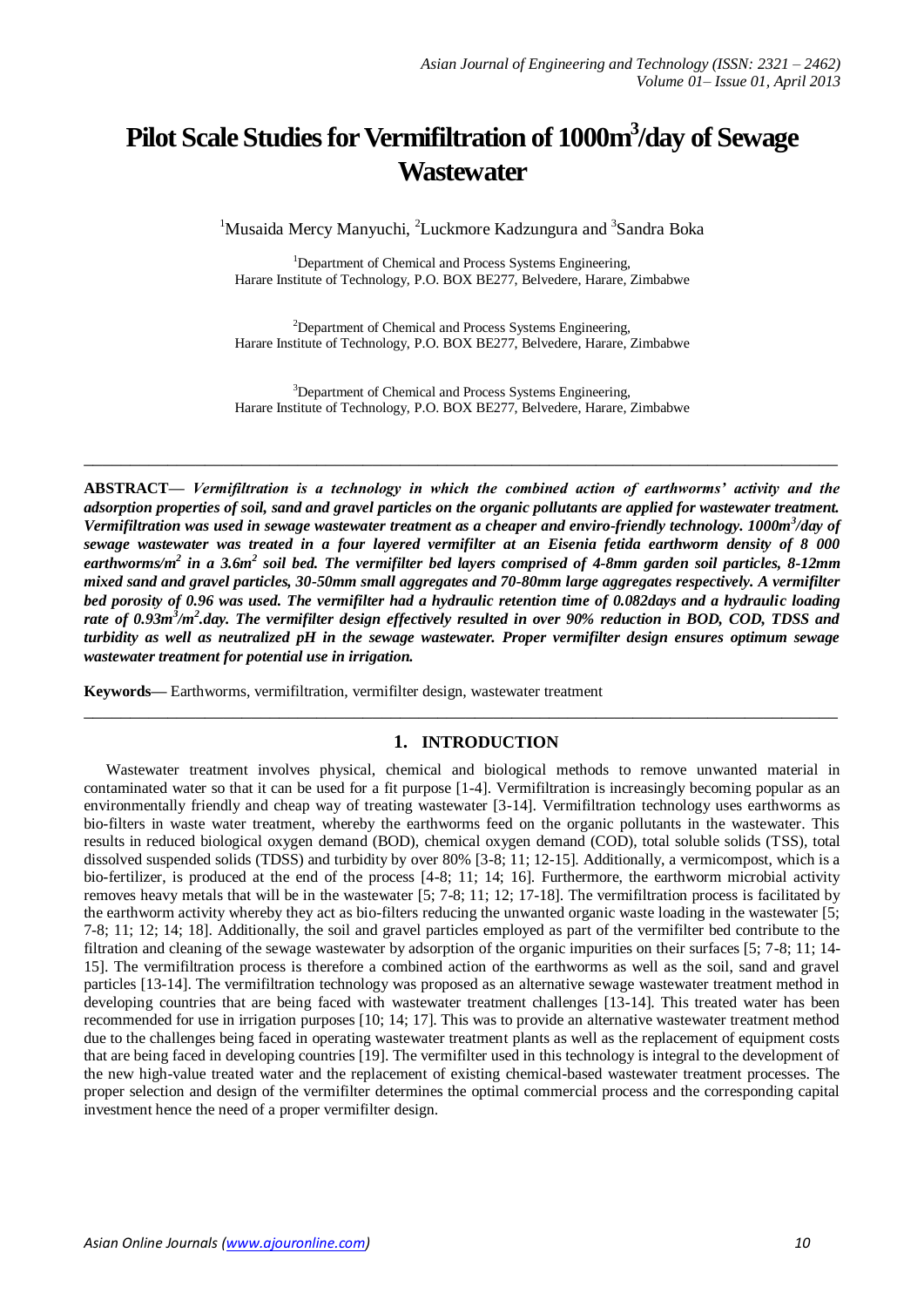# **2. MATERIALS AND METHODS**

# *2.1 Materials*

*Eisenia fetida* earthworms obtained from the Institute vermicomposting project were used for the sewage wastewater treatment. The raw sewage wastewater was obtained from the Warren Park Swamp area and it had the following characteristics: pH 5.9-6.3, BOD 190-405 mg/L (milligrams of dissolved oxygen per liter of sewage wastewater), COD 121-280 mg/L, TDSS 320-370 mg/L and turbidity 336-384mg/L.

#### *2.2 Methods*

The pH was measured by a Hanna Instrument. The sewage wastewater was allowed to settle for 10 minutes before pH measurement. The BOD<sub>5</sub> was determined by the standard oxidation procedure after 5 days at 20∘C whilst the COD and turbidity were determined by a *uv-vis* spectrophotometer according to procedures used by Sinha *et al*., [5]. The TDSS was determined by filtration and the amount of solids removed was determined by drying at 100°C. The soil, sand and aggregates mean diameters were obtained by using stainless steel sieves of various sizes.

#### *2.2.1 Vermifilter Design Method*

The purpose of an effective vermifilter design is to control, contain and positively influence both the earthworm activity and the effect of the soil, sand and gravel particles on the rate of organic pollutants removal. To accomplish this, several factors were taken into consideration which include hydraulic residence time (HRT), hydraulic loading rate (HLR), volumetric flow rate of the sewage wastewater  $(Q_w)$ , volume of the sewage wastewater  $(V_w)$ , volume of the soil bed where the earthworms reside  $(V_s)$  and the physicochemical characteristics of the sewage wastewater i.e. pH, BOD, COD, TDSS and turbidity.

## **3. RESULTS AND DISCUSSION**

#### *3.1 Sewage Wastewater Treatment by Vermifiltration Process Design*

The vermifiltration process for the sewage wastewater treatment is indicated in Figure 1and the process stream numbers are clearly defined in Table 1. The sewage wastewater must first undergo primary treatment which includes screening, grit removal, and flow monitoring from the storage tank (S1). The process generally does not have primary settling tanks; therefore there is need for effective removal of grit and scum. The solid waste at this stage can be sent off to vermicomposting plants where the material is decomposed into a bio-fertilizer reducing sludge disposal costs [4-8; 11; 14; 17]. A peristaltic pump can be used to pump the sewage wastewater to the sieved effluent tank (S2). The sewage wastewater was then pumped to the vermifilter bed where the vermifiltration process was allowed to take place as a secondary treatment stage (S3). Vermicompost was formed from the vermifiltration process was removed together with the *Eisenia fetida* earthworms. The vermifiltered water was then transferred to a settling tank (S4) where minute vermicompost particles that would have escaped from the vermifilter were recaptured whilst the treated water was transferred to a storage tank (S5). The tertiary treatment stage is not essential as this water will be diverted to irrigation ponds. Furthermore, the vermifiltration process reduced the bacterial load in the sewage wastewater to such an extent that it can be safely utilized in irrigation [10; 14]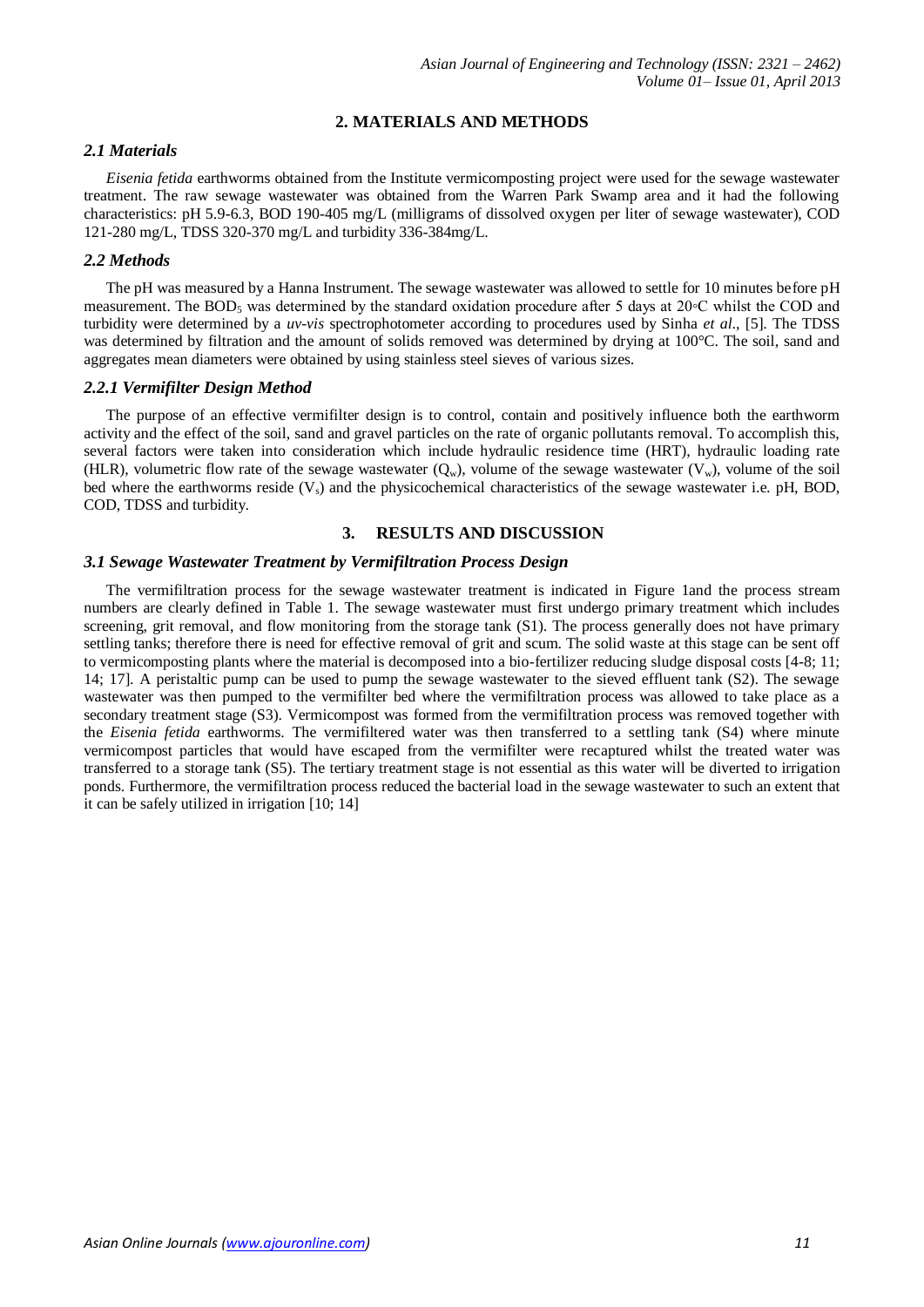*Asian Journal of Engineering and Technology (ISSN: XXXX – XXXX) Volume 01– Issue 01, April 2013*



Figure 1: Proposed sewage wastewater vermifiltration process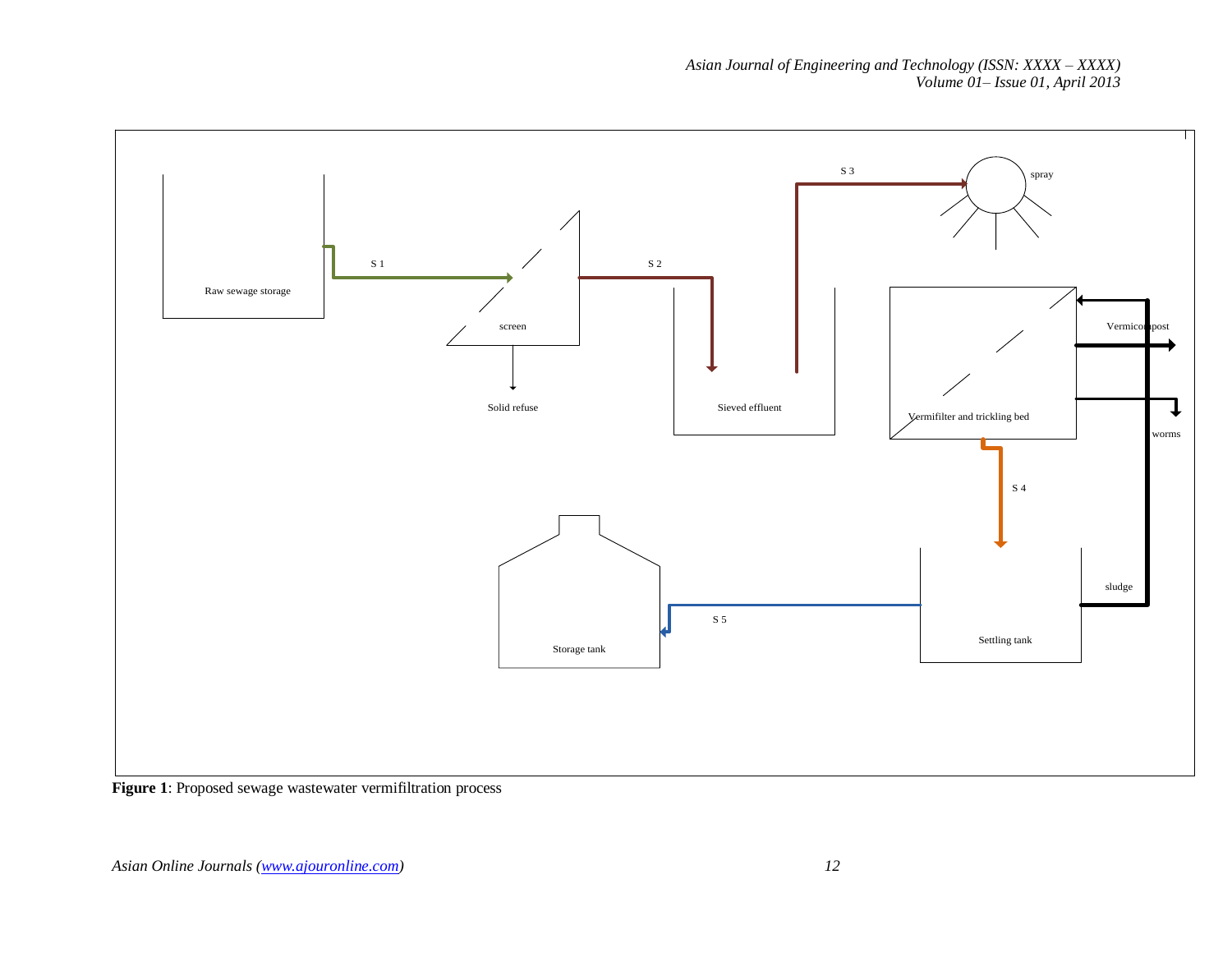| <b>Material</b>                    |
|------------------------------------|
| Raw sewage waste water             |
| Sieved effluent                    |
| Sieved effluent                    |
| Vermifiltered water with sludge    |
| Clarified vermifiltered wastewater |
|                                    |

**Table 1**: Process streams showing the sewage wastewater flow during vermifiltration

#### *3.2 Sewage Wastewater Feed Rate*

The sewage wastewater was introduced at a volumetric flow rate  $(Q_w)$  of 1000 $m^3$ /day. The volumetric flow rate has significance on the vermifiltration process. The higher the volumetric flow rate, the lower the rate at which the organic pollutants will be removed from the sewage wastewater since the earthworms will not have enough time to consume the organic waste. Furthermore, the adsorption of the impurities in the sewage wastewater will not fully adsorb on the sand and gravel particles if the volumetric flow rate is too high, instead they will be washed away. Hence an optimum volumetric flow rate must be maintained.

# *3.3 Earthworms Density*

Earthworm density refers to the number of live adult earthworms per unit area in the soil bed. An average of 8 000 Eisenia fetida earthworms were used per square meter of the 3.6m<sup>2</sup> soil bed. This is the recommended optimum earthworm density in vermifiltration processes [7-8; 11; 17]. The higher the earthworm density in the vermifilter, the higher the rate of vermifiltration since higher quantities of organic pollutants will be consumed by the earthworms.

# *3.4 Vermifilter Hydraulic Retention Time (HRT)*

The vermifilter hydraulic retention time (HRT) is the time taken by the wastewater to flow through the soil bed in which the earthworms are habitant [5; 17]. The sewage wastewater must remain in the soil bed and be in contact with the earthworms for a certain period of time for optimum removal of the organic pollutants. HRT therefore depends on the sewage wastewater flow rate to the vermifiltration unit, volume of the soil profile, and the diameter of the soil used [17]. HRT is very important, because this is the actual time spent by earthworms in the wastewater utilizing organic matter from it as their source of food. During this period, the earthworms activity involve the physical and biochemical process to remove nutrients, thereby reducing the sewage wastewater BOD, COD, TDSS and the turbidity [4-8; 11; 13-14]. The longer the sewage wastewater remains in the soil bed, the higher will be the efficiency of vermifiltration process. Therefore, the sewage wastewater flow rate in the vermifilter is an important consideration as it determines the retention of suspended organic matter and solids. Maximum HRT can results from slower rate of wastewater discharge on the soil bed profile and hence slower percolation into the bed. Increasing the volume of soil profile can also increase the HRT. The number of live earthworms functioning per unit area in the soil bed also influences HRT. HRT in a vermifiltration process can be calculated as indicated in Equation 1. The HRT used in this pilot study was 0.082 hours (4.92 minutes) in accordance to Equation 1. The vermifilter bed porosity used for the design was 96% in accordance to the work of Yang *et al*., [20]. An HRT of 4-5 minutes was also used by Ghatnekar *et al*., [6] in the vermifiltration of liquid effluents from the gelatin industry.

$$
HRT = (\rho X V_s) / Q_w
$$

Where:

 $HRT = hydraulic retention time (hrs)$ 

 $V_s$  = volume of the soil bed  $(m^3)$ 

 $\rho$  = Porosity of the vermifilter bed through which the sewage wastewater flows

 $Q_w$  = Flow rate of sewage wastewater through the soil bed (m<sup>3</sup>/hr)

# *3.5 Vermifilter Hydraulic Loading Rate (HLR)*

The vermifilter hydraulic loading rate (HLR) is the volume of sewage wastewater applied per unit area of the soil bed per unit time [5; 17]. HLR also depends on the earthworm density with respect to the organic pollutants load reduction. HLR of vermifilter can be calculated by Equation 2. High hydraulic loading rate leads to reduced HRT in the vermifilter thereby reducing the treatment efficiency of the vermifilter [5; 17]. The HLR used in this pilot study was 0.93 m<sup>3</sup>/m<sup>2</sup>.day in accordance to Equation 2. An HLR of 2.0-3.0  $m^3/m^2$  day was reported in literature over an HRT of 6-8 hours [7-8; 11; 17]. This was about double the HLR found in this work possibly because the HRT used in this work was low.

(Equation 1)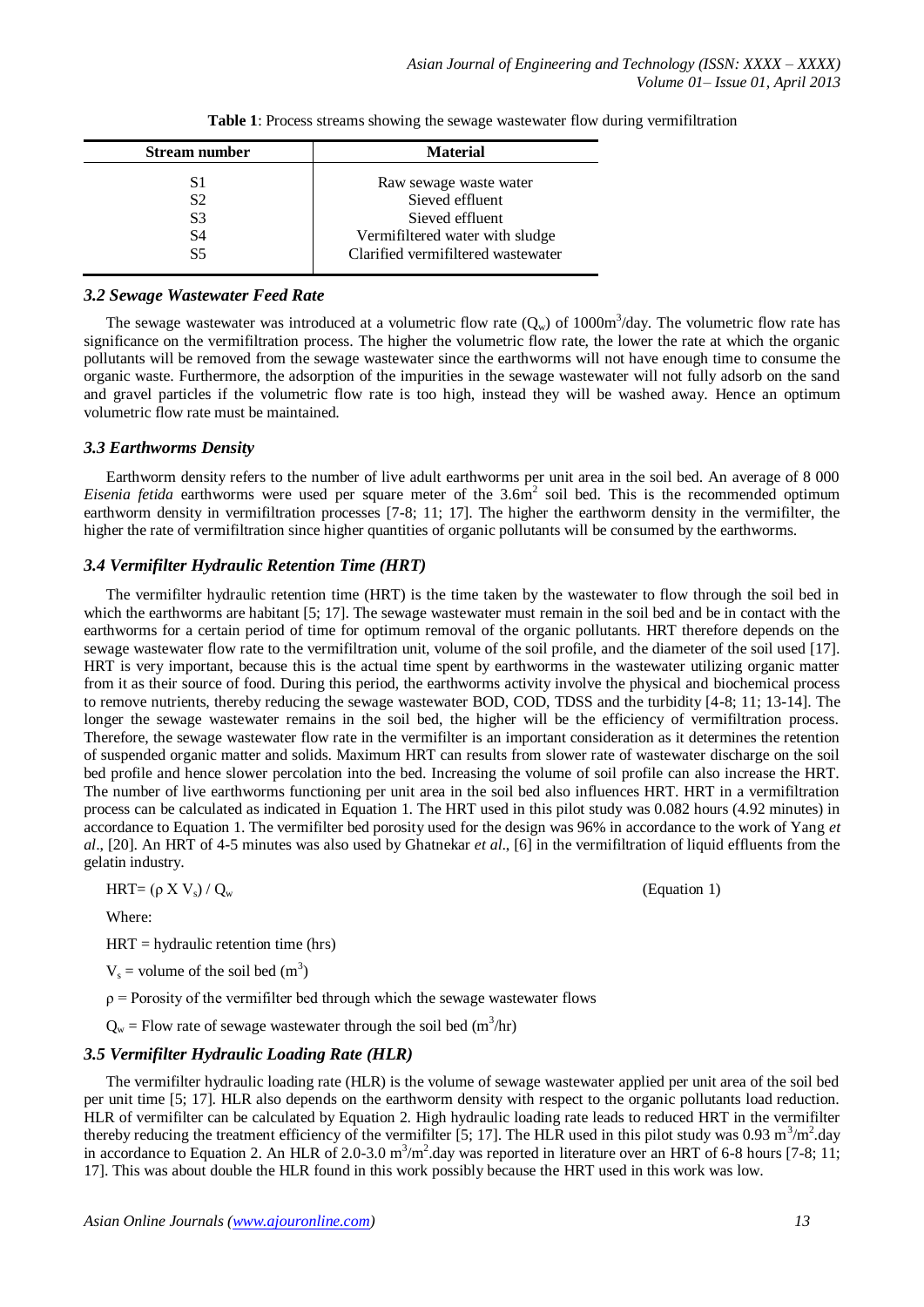$HLR=V_w/(A X t)$  (Equation 2)

Where:

HLR = Hydraulic loading rate  $(m^3/m^2 \text{.day})$ 

 $V_w$  = Volumetric flow rate of wastewater (m<sup>3</sup>)

 $A =$  Soil bed area exposed  $(m<sup>2</sup>)$ 

 $t =$ Time taken by the wastewater to flow through the soil bed (hrs)

## *3.6 The Vermifilter Design*

The vermifilter was designed in such a way that there was maximum removal of organic pollutants in the sewage wastewater. The vermifilter had four layers with different packing of different sizes and characteristics. The details on the layers and the packing are given in Table 2. A free space of 0.3m was left in the vermifilter to allow proper distribution of the sewage wastewater from the sieved effluent tank as well as to cater for the vermicompost that may accumulate and the increase in weight, number and length of the earthworms. The first vermifilter layer was made up of 4-8mm soil particles and Eisenia fetida earthworms, followed by a second layer with 8-12mm small gravel and sand particles, the third layer comprised of 30-50mm small aggregates and finally a fourth layer with 70-80mm big aggregates (see Table 2). The purpose of the four layers was to ensure optimum organic waste removal from the sewage wastewater by the combined effect of both the earthworm activity and the soil, sand and gravel particles [4-8; 11; 13-14].

| Table 2: Vermifilter bed design parameters |  |
|--------------------------------------------|--|
|--------------------------------------------|--|

| <b>Parameter</b>                                                        | <b>Property</b>              |  |
|-------------------------------------------------------------------------|------------------------------|--|
| Vermifilter free space (m)                                              | 0.3                          |  |
| Sewage wastewater flow rate into soil bed $(Q_w)$ (m <sup>3</sup> /day) | 1000                         |  |
| Sewage wastewater volumetric flow rate $(V_w)(m^3)$                     | 24000                        |  |
| Soil bed with earthworms area $(m2)$                                    | $3.6(24 \times 1.5)$         |  |
| Soil bed height (m)                                                     | 1.0                          |  |
| Hydraulic retention time (HRT) (hrs)                                    | 0.082                        |  |
| Hydraulic loading rate (HLR) $(m^3/m^2 \text{.day})$                    | 0.93                         |  |
| First layer media                                                       | Garden soil with earthworms  |  |
| Garden soil diameter (mm)                                               | $4.0 - 8.0$                  |  |
| Soil bed height (m)                                                     | 1.0                          |  |
| Second layer media                                                      | Small gravel mixed with sand |  |
| Small gravels mixed with sand diameter(mm)                              | $8 - 12$                     |  |
| Small gravel mixed with sand bed height (m)                             | 1.0                          |  |
| Third layer media                                                       | Small gravel aggregates      |  |
| Small gravel aggregates diameter(mm)                                    | $30 - 50$                    |  |
| Small gravel aggregates bed height (m)                                  | 1.0                          |  |
| Fourth layer media                                                      | Big gravel aggregates        |  |
| Big gravel aggregates diameter (mm)                                     | $70 - 80$                    |  |
| Big gravel aggregates bed height (m)                                    | 1.2                          |  |
| Total vermifilter height (m)                                            | 4.5                          |  |
| Vermifilter bed porosity $(\rho)$                                       | 0.96                         |  |
| Pump type                                                               | submersible                  |  |

#### *3.6 Vermifilter Pump Selection*

A submersible pump was used to extract the water to the surface from the vermifilter side channels in each vermifilter due to its capability to prevent pump cavitation.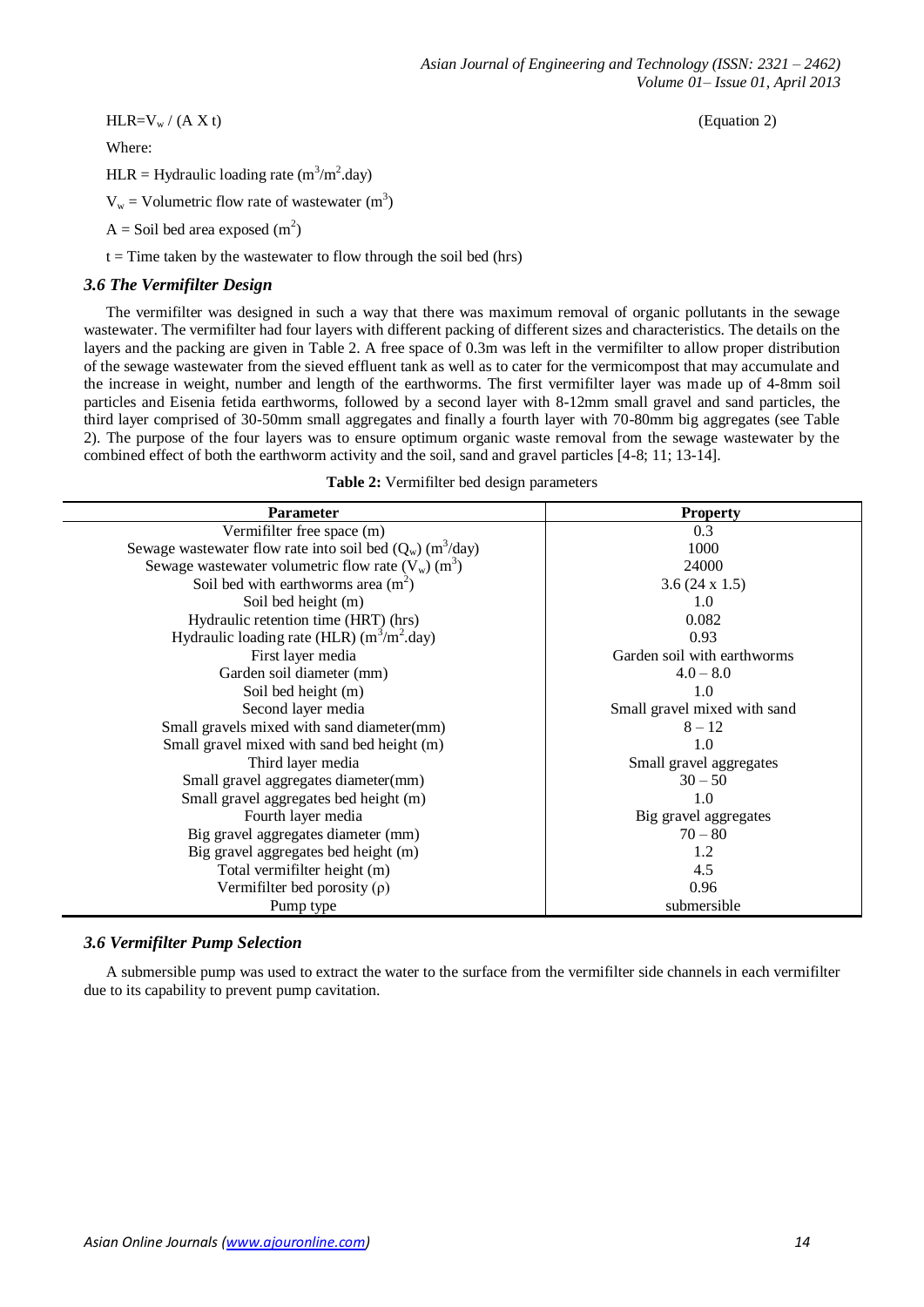# *3.7 Physicochemical Characteristics of the Sewage Wastewater before and after Vermifiltration*

A sample of sewage wastewater that was run through the vermifilter clearly indicated a more than 90% decrease in the BOD, COD, TDSS and turbidity of the wastewater (see Table 3). Furthermore, the increased from being acidic to neutral (see Table 3). This neutral pH is ideal for water to be used for irrigation purposes as well as optimum earthworm activity [14].

| Water parameter | Raw sewage wastewater | <b>Treatment sewage water</b> |
|-----------------|-----------------------|-------------------------------|
| pΗ              | $5.6 - 6.3 \pm 0.12$  | $7.05 - 7.25 + 0.09$          |
| $BOD$ (mg/L)    | $190 - 405 + 24.0$    | $5.2 - 6.32 \pm 0.50$         |
| $COD$ (mg/L)    | $121 - 280 \pm 5.69$  | $5.4 - 5.79 + 0.17$           |
| TDSS $(mg/L)$   | $320 - 370 \pm 6.73$  | $14.5 - 20.72 \pm 2.82$       |
| Turbidity (NTU) | $336 - 384 \pm 21.6$  | $6.72 - 13.68 \pm 3.16$       |

| Table 3: Raw and treated sewage wastewater characteristics |  |  |  |
|------------------------------------------------------------|--|--|--|
|------------------------------------------------------------|--|--|--|

## **4. CONCLUSION**

Vermifiltration is an alternative, sustainable technology for sewage wastewater treatment. The design of the vermifilter must ensure optimum removal of organic pollutants in the sewage wastewater with respect to the wastewater flow rate, earthworm density, hydraulic retention time and hydraulic loading rate. Vermifiltration successfully lowers the sewage wastewater BOD, COD, TDSS and turbidity as well neutralizing the pH. The treated sewage wastewater can be used for irrigation purposes.

# **5. ACKNOWLEDGMENT**

The Harare Institute of Technology is thanked for funding this work.

## **6. REFERENCES**

- [1] M. N. Pons, H. Spanjers, D. Baetens, O. Nowak, S. Gillot, J. Nouwen and N. Schuttinga, "Wastewater characteristics in Europe-A survey", European Water Management Online, pp. 1-10, 2004.
- [2] M. Zielinska and I. Wojnowska-Baryla, "Removal of organic compounds from municipal wastewater by immobilized biomass", Polish Journal of Environmental Studies, 13(5), pp. 573-577, 2004.
- [3] R. K. Trivedy, "Low cost and energy saving technologies for water and wastewater treatment", Journal of Industrial Pollution Control, 23 (2), pp. 403-411, 2007.
- [4] A. M. Kharwade and I. P. Khedikar, "Laboratory scale studies on domestic grey water through vermifilter and non-vermifilter", Journal of Engineering Research and Studies, 2 (4), pp. 35-39, 2011.
- [5] R. K. Sinha, G. Bharambe and P. Bapat, "Removal of high BOD and COD loadings of primary liquid waste products from dairy industry by vermifiltration technology using earthworms", Indian Journal of Environmental Protection, 27(6), pp. 486-501, 2007.
- [6] S. D. Ghatnekar, M. F. Kavian, S. M. Sharma, S. S. Ghatnekar, G. S. Ghatnekar and A. V. Ghatnekar, "Application of vermi-filter-based effluent treatments from the gelatine industry", Dynamic Soil, Dynamic Plant, pp. 83-88, 2010.
- [7] R. K. Sinha, S. Agarwal, K. Chauhan, V. Chandran and B. K. Soni, "Vermiculture technology: Reviving the dreams of Sir Charles Darwin for Scientific Use of Earthworms in Sustainable Development Programs," Technology and Investment, 1, pp. 155-172, 2010.
- [8] R. K. Sinha, K. Chauhan, D. Valan, V. Chandran, B. K. Soni and V. Patel, "Earthworms: Charles Darwin's unheralded soldiers of mankind: Protective and Productive for Man and Environment", Journal of Environmental Protection, 1, pp. 251-260, 2010.
- [9] P. Luth, P. Robin, P. Germain, M. Lecomte, B Landrain, L Yinsheng and D Cluzeau, "Earthworms effects on Gaseous Emissions During Vermifiltration of Pig Fresh Slurry", Journal of Bioresource Technology, pp. 3679- 3686, 2010.